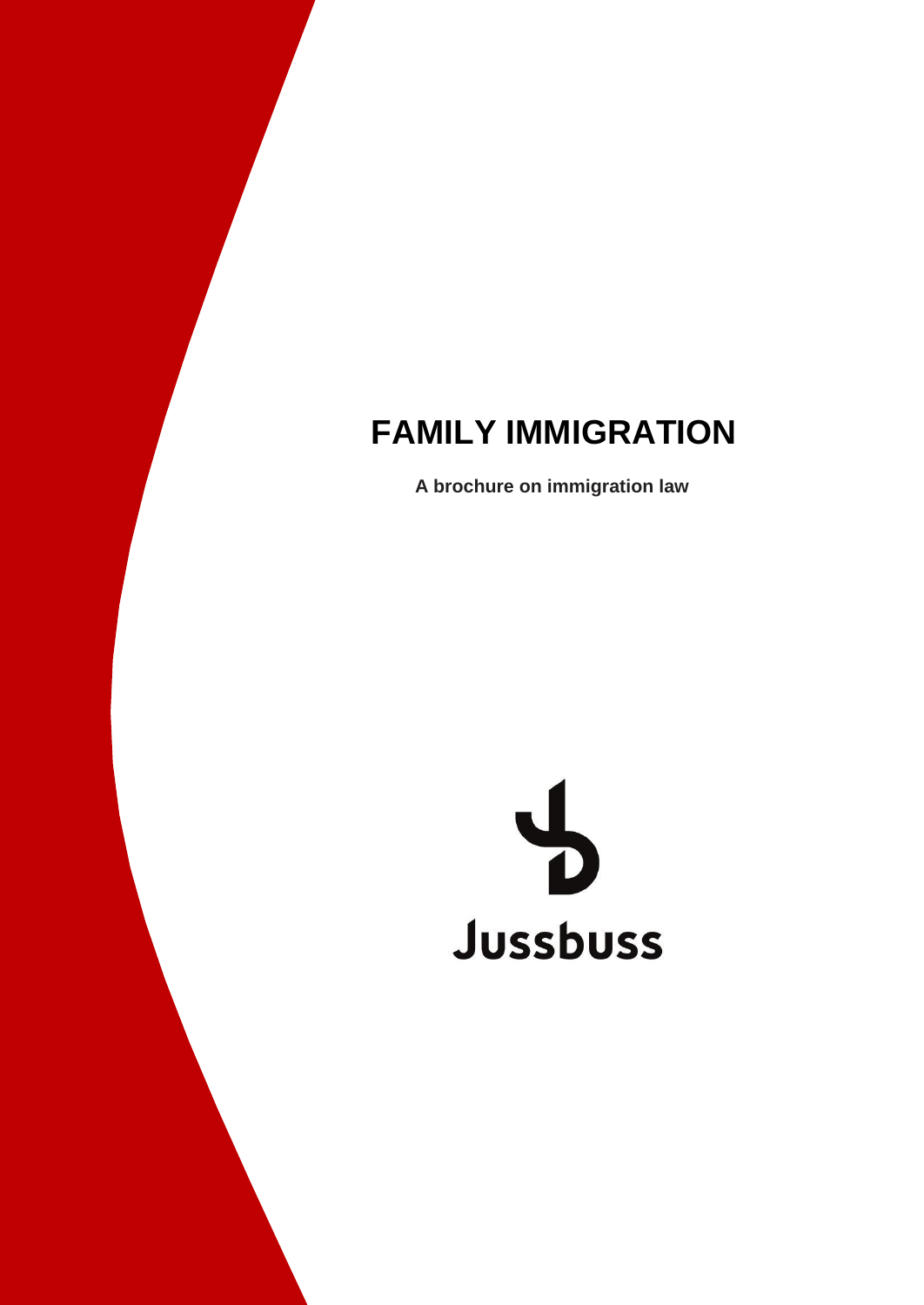# **TABLE OF CONTENTS**

| <b>INTRODUCTION</b><br>1.                                       | $\overline{2}$ |
|-----------------------------------------------------------------|----------------|
| <b>WHAT IS FAMILY IMMIGRATION?</b><br>2.                        | $\mathbf{2}$   |
| <b>ORDINARY CHARACTERISTICS</b><br>3.                           | $\mathbf{2}$   |
| <b>RELATION TO THE REFERENCE PERSON</b><br>4.                   | 3              |
| 5.<br>THE FOUR YEAR REQUIREMENT                                 | 5              |
| THE 24 YEAR REQUIREMENT<br>6.                                   | 6              |
| NO STRONG CONNECTION TO A SAFE THIRD COUNTRY<br>7.              | 6              |
| THE INCOME REQUIREMENT<br>8.                                    | 7              |
| <b>WHAT IS THE INCOME REQUIREMENT?</b><br>8.1                   | 7              |
| 8.2<br><b>FUTURE INCOME</b>                                     | $\overline{7}$ |
| 8.3<br><b>PREVIOUS INCOME</b>                                   | 8              |
| 8.4 SOCIAL AND QUALIFICATION BENEFITS                           | 9              |
| 8.5<br><b>EXEMPTION FROM THE INCOME REQUIREMENT</b>             | 10             |
| 9. THE RESIDENTIAL REQUIREMENT                                  | 11             |
| <b>10. IDENTIFICATION</b>                                       | 11             |
| 11. RULES FOR FAMILY MEMBERS OF AN EEA CITIZEN - A BRIEF REVIEW | 12             |
| <b>12. PROCEEDINGS</b>                                          | 13             |
| 13. HOW TO WRITE AN APPEAL                                      | 15             |
| <b>14. NORWEGIAN AUTHORITIES' DUTY TO PROVIDE GUIDANCE</b>      | 17             |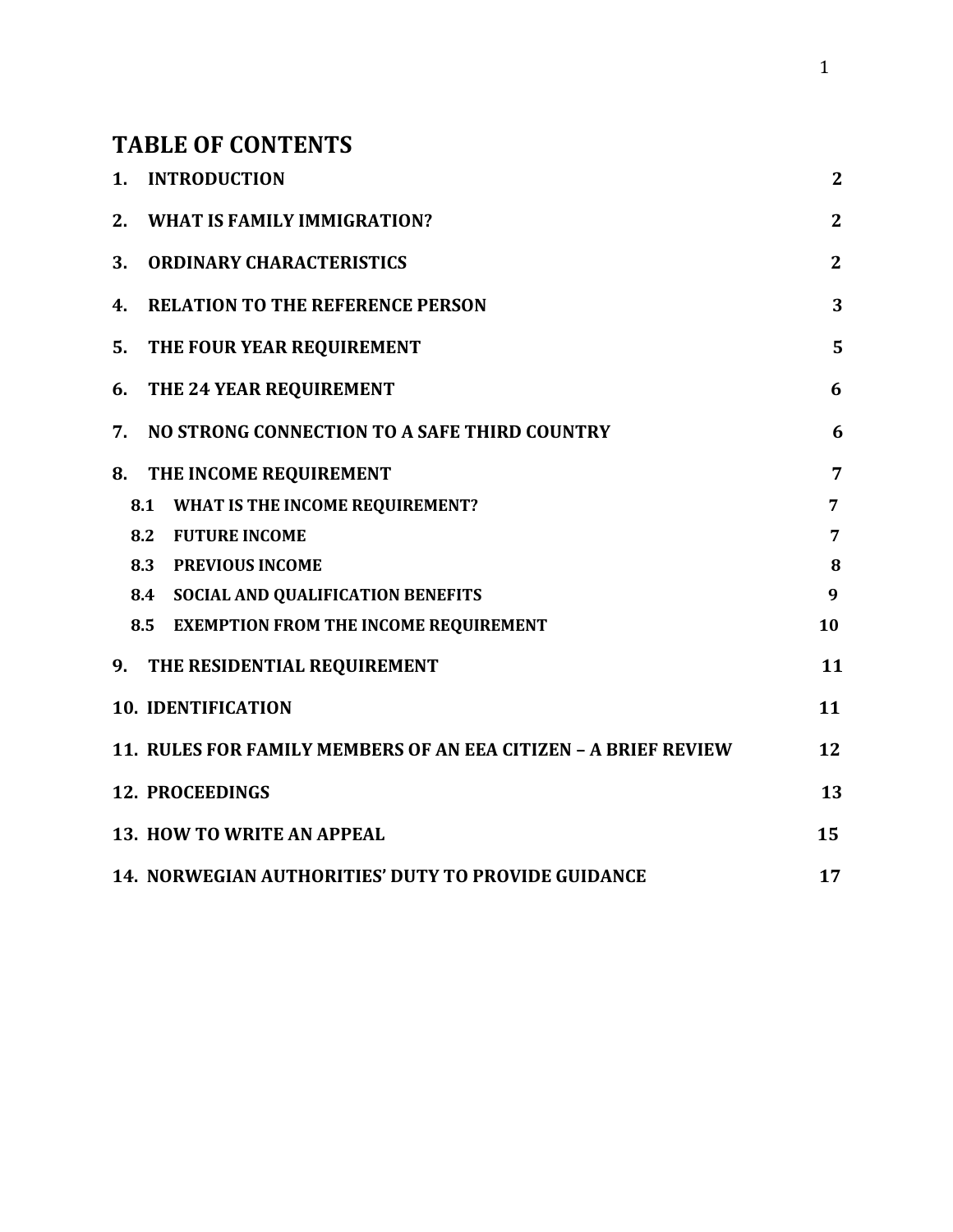# **1. INTRODUCTION**

This brochure has been issued by Jussbuss, a free legal aid organization. It was last updated in the autumn of 2018.

The brochure is about family immigration, and is based on the Immigration Act and Immigration Regulations. We note that changes may have occurred after we issued the brochure. For updated information, please visit www.udi.no.

The brochure provides an introduction to family immigration. It is intended as a guide when you want to apply for family immigration, or if you have received a rejection on your application and need to write an appeal. The brochure reviews the rules that typically apply to family immigration cases.

The brochure is mainly about family immigration for citizens of countries outside the EEA, but we will briefly explain the rules for EEA citizens and their families.

Contact information for Jussbuss can be found at the back of the brochure.

# **2. WHAT IS FAMILY IMMIGRATION?**

If you have family members living in Norway, you can apply for a residence permit to live with them. This is called family immigration. To get such permission, there are several requirements that must be fulfilled.

The immigration authorities (see point 3) will consider amongst other things the relationship between the person applying for a residence permit and the person already living in Norway (see point 4), and if the person living in Norway has enough income (see point 8). For some applicants, more requirements apply. We will look at these requirements later in this brochure.

# **3. ORDINARY CHARACTERISTICS**

*The applicant*: The person wishing to obtain a residence permit to live with his or her family in Norway.

*Reference person*: The family member already living in Norway, that is, the person that the applicant wishes to reunite with or establish family life with.

*Family immigration*: A residence permit you can apply for if you wish to live with your family in Norway. Family immigration can be divided into family *reunification* and family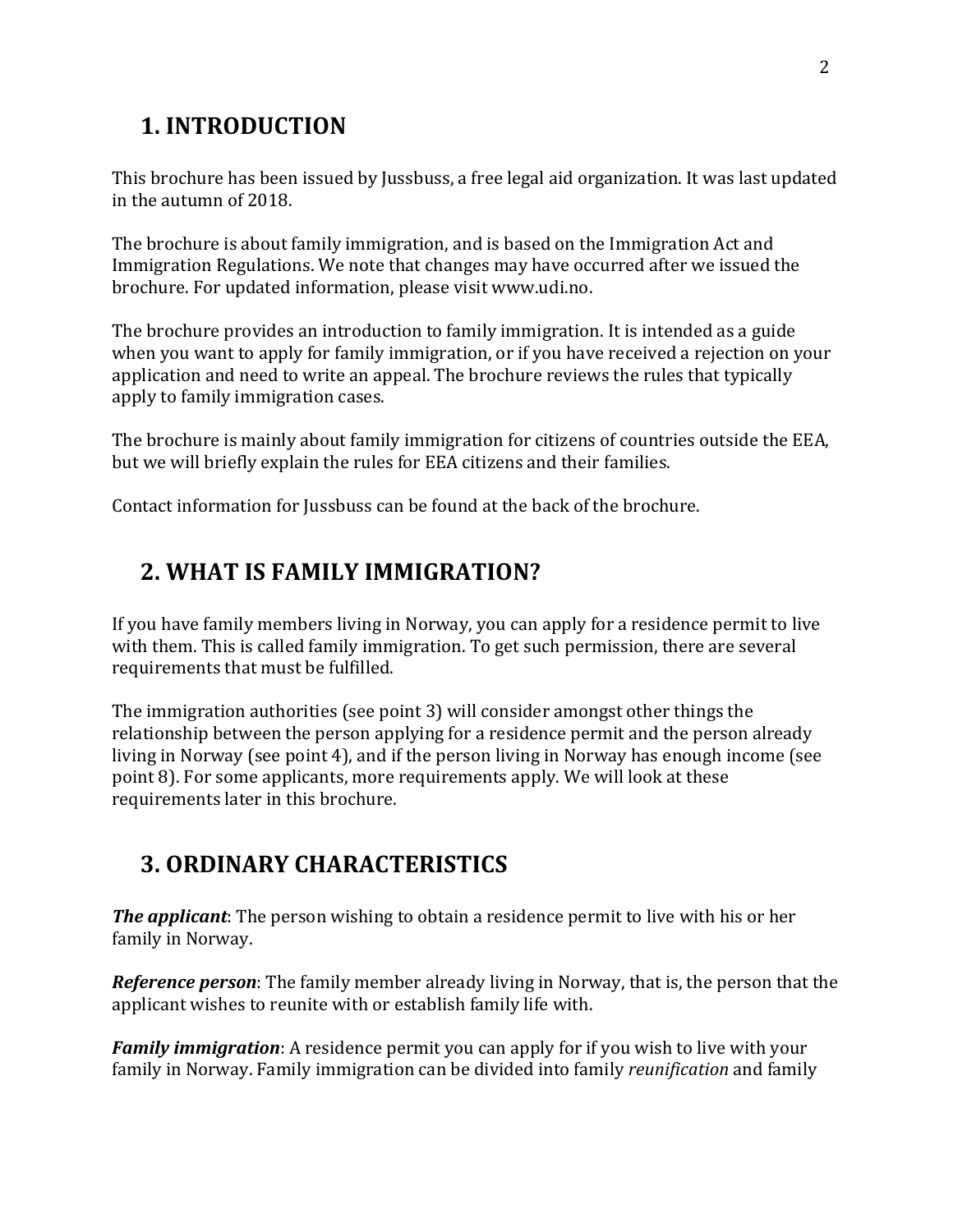*establishment*. Different requirements apply in family reunification cases and family establishment cases.

*Family reunification*: Cases where family life was established before the reference person came to Norway. This applies, for example, if you were married, had lived together for at least two years or was pregnant before the reference person came to Norway. In other words, the family life was established in one country and you wish to be reunited in Norway.

*Family establishment*: Cases where the family life was established after the reference person came to Norway. This applies, for example, if you got married or became pregnant after the reference person came to Norway. In family establishment cases there are more requirements than in family reunification cases.

*Decision letter*: The answer to the application. You can either be granted a residence permit (positive answer) or you can receive a rejection (negative answer).

*Immigration authorities*: Norwegian Foreign Service (Embassies and Consulates), the Police, The Directorate of Immigration (UDI) and the Immigration Appeals Board (UNE).

*Power of attorney*: An applicant or reference person may give others the right to act on behalf of him/her, such as a family member or a lawyer. The person who has the power of attorney has the right to, among other things, contact the immigration authorities on behalf of the applicant. The authorization should be in writing and be sent to the immigration authorities.

*Reference Number (DUF)*: A number each person receives when applying for a residence permit in Norway. You will be able to find the reference number in all letters received from the immigration authorities.

# **4. RELATION TO THE REFERENCE PERSON**

The requirement of relation to the reference person means that there must be a family relationship between the person seeking to come to Norway and the one who already lives in Norway. Not all family members can be granted family immigration.

## *The reference person's residence permit:*

It is a requirement that the reference person is a Norwegian or Nordic citizen, or has a residence permit that gives a right to family immigration. If the permit does not give a right to family immigration, this will be noted in the reference person's decision on residence.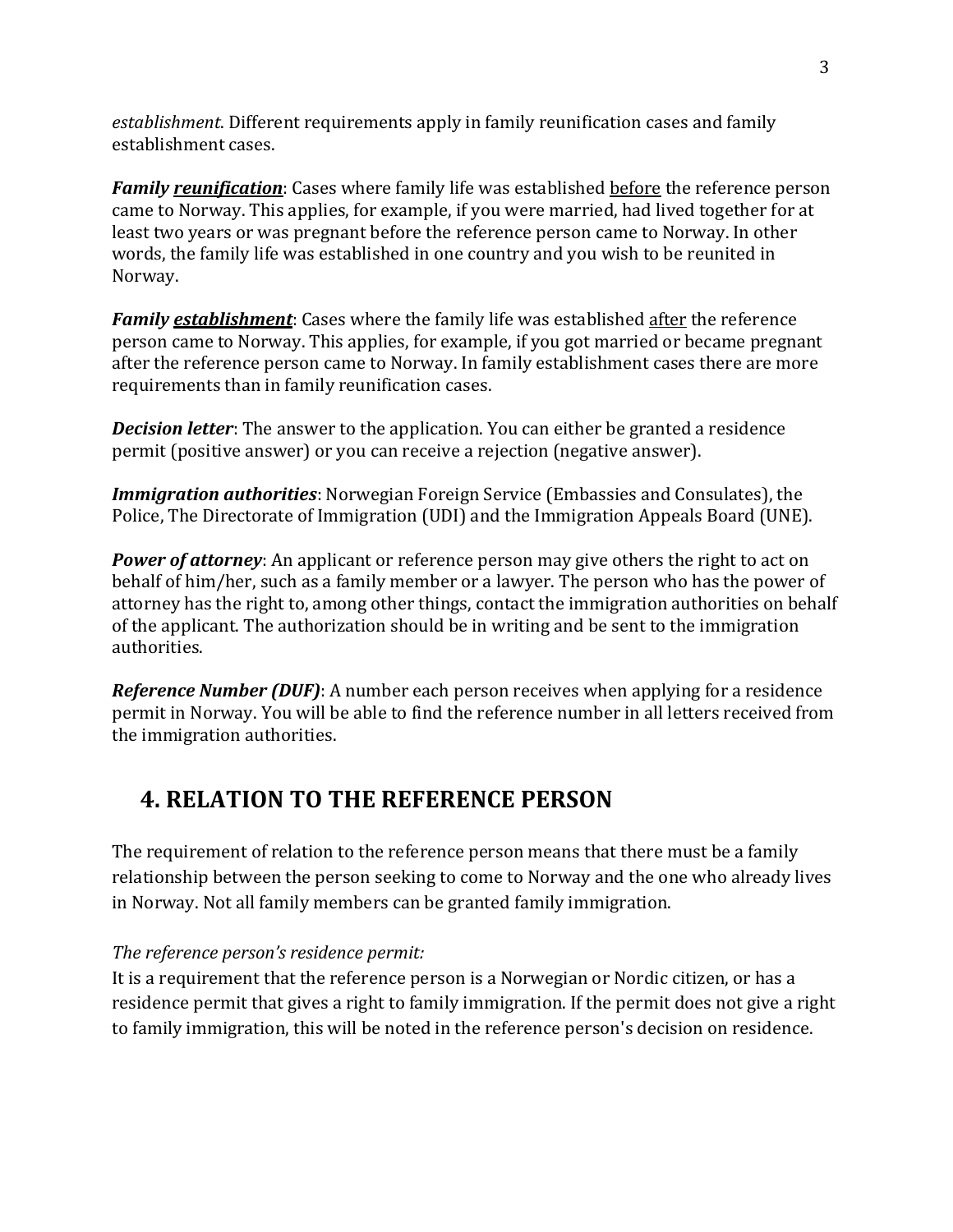## *Who can be granted family immigration?*

The closer the family relationship is between the applicant and the reference person, the easier it is to fulfill the requirement of relation to the reference person. Some family relationships entitle you to a residence permit, if the other terms of law are met:

- Spouse/Partner
- Cohabitants who have lived together for at least two years or have children together
- Children and adoptive children under the age of 18, who have parents in Norway
- Parents who have children under the age of 18 in Norway

Other family relationships may give grounds for a residence permit if the other terms of the law are met, but in these cases the applicant is not entitled to a residence permit. This means that the immigration authorities make an individual assessment in each case. The family members that may be granted family immigration are:

- A fiancée,
- A single parent over the age of 60, with children over 18 in Norway, and who doesn't have any close family (spouse, cohabitant, relatives in the ascending or descending line) in his/her home country,
- Parents who want to visit their child in Norway for up to nine months

If the applicant doesn't fit into any of the mentioned categories, it is difficult to get family immigration to Norway. Some applicants may still be able to get a residence permit if there are special circumstances that makes it important for the family to be together. This is especially relevant for:

- Children between 18 years and 21 years who have lived in Norway for a long time with a residence permit
- Children over the age of 18 who is still provided for by their parents, and who otherwise would be left alone in their home country
- Children who due to medical reasons are entirely dependent on personal care from parents in Norway
- Foster children under the age of 18.
- Siblings under the age of 18 without parents or other caregivers in the home country or in the country where they reside

If the applicant doesn't fit into any of these categories, it is very difficult to get family immigration to Norway.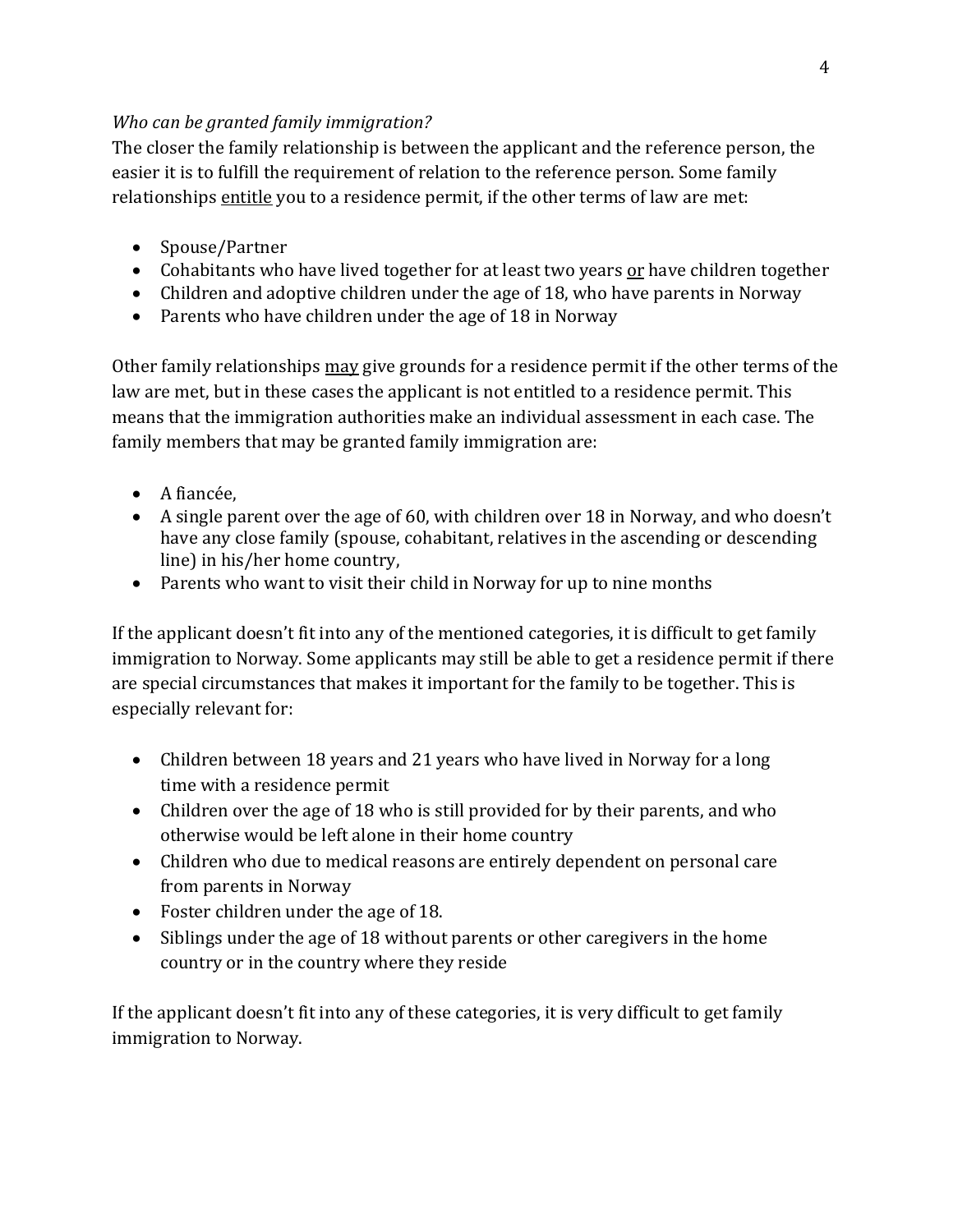The requirement of relation is only one of many terms you must meet in order to get family immigration to Norway. In addition to this, there is also a four year requirement.

# **5. THE FOUR YEAR REQUIREMENT**

#### *What is the four year requirement?*

The four year requirement means that the *reference person* must have worked or studied full-time for four years combined.

The requirement applies if the reference person has a:

- Residence permit as a refugee
- Residence permit on humanitarian grounds
- Residence permit as on the basis of family immigration
- Permanent residence permit based on one of the above mentioned grounds

## *Who must not meet the four year requirement?*

The four year requirement applies only to f*amily establishment* cases. This is not the case if:

- You got married or became pregnant before the reference person came to Norway
- You got married or became pregnant while both had a residence permit in Norway
- You lived together for at least two years before the reference person came to Norway
- The reference person is a Norwegian citizen
- The reference person's age is 67 years

## *How to meet the four year requirement?*

In order to fulfill the four year requirement, the person living in Norway must have worked or studied full-time for a total of four years. The types of work or education considered relevant are:

- Ordinary work
- Primary school
- Secondary school
- University and college (at least 60 credits per year)
- Introduction program
- Norwegian and social studies according to the Introductory Act
- Parental leave
- Periods where the reference person has received sickness benefit, disability benefit or retirement pension.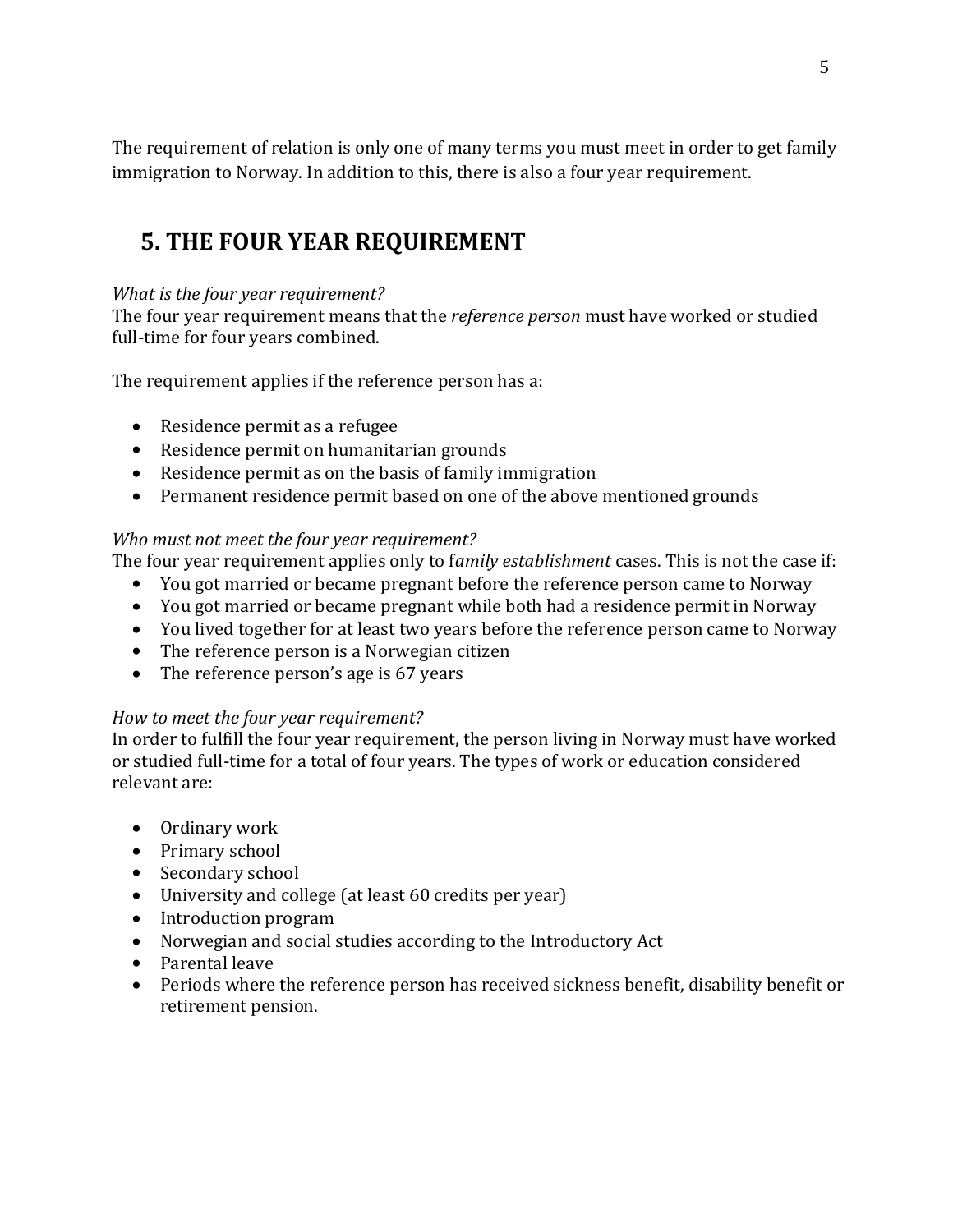# **6. THE 24 YEAR REQUIREMENT**

In all family establishment cases, it is also a requirement for spouses and cohabitants that both parties have reached 24 years of age. The 24 year requirement does not apply if:

- If you were married or you lived together for at least two years before the reference person's entry into Norway, or
- You were married or you lived together for at least two years in Norway while both had a residence permit, or Norwegian or Nordic citizenship.

Exceptions may be made from the requirement if it is *obvious* that the marriage or cohabitation is voluntary. If the applicant or reference person comes from a country where it is known that forced marriages occur, it is very difficult to obtain exemptions from the 24 year requirement. You can contact UDI for more information about this.

# **7. NO STRONG CONNECTION TO A SAFE THIRD COUNTRY**

This requirement only applies if:

 The reference person is a refugee who has not yet been granted permanent residence or Norwegian citizenship.

An application for family immigration can be rejected if the family can live together in another *safe country* to which they are more *affiliated*. This may for example be in cases where the family of a refugee in Norway has settled in a country where the family can live safely without fear of persecution.

The authorities cannot reject your application on these grounds unless the applicant is in a s*afe country.* This means that the country must respect the fundamental rights of refugees and asylum seekers, and that the family in Norway can travel to the country through safe and legal entry. Furthermore, the family abroad must either have a:

- Citizenship,
- Formal residence permit or,
- Similar status in the country

When the immigration authorities assess *how strong a connection* the family has to Norway and the other country, they look at, *among other things*:

- How long the reference person has lived in Norway
- How long the family has lived in another safe country
- Language
- Education
- Work
- Relatives
- Network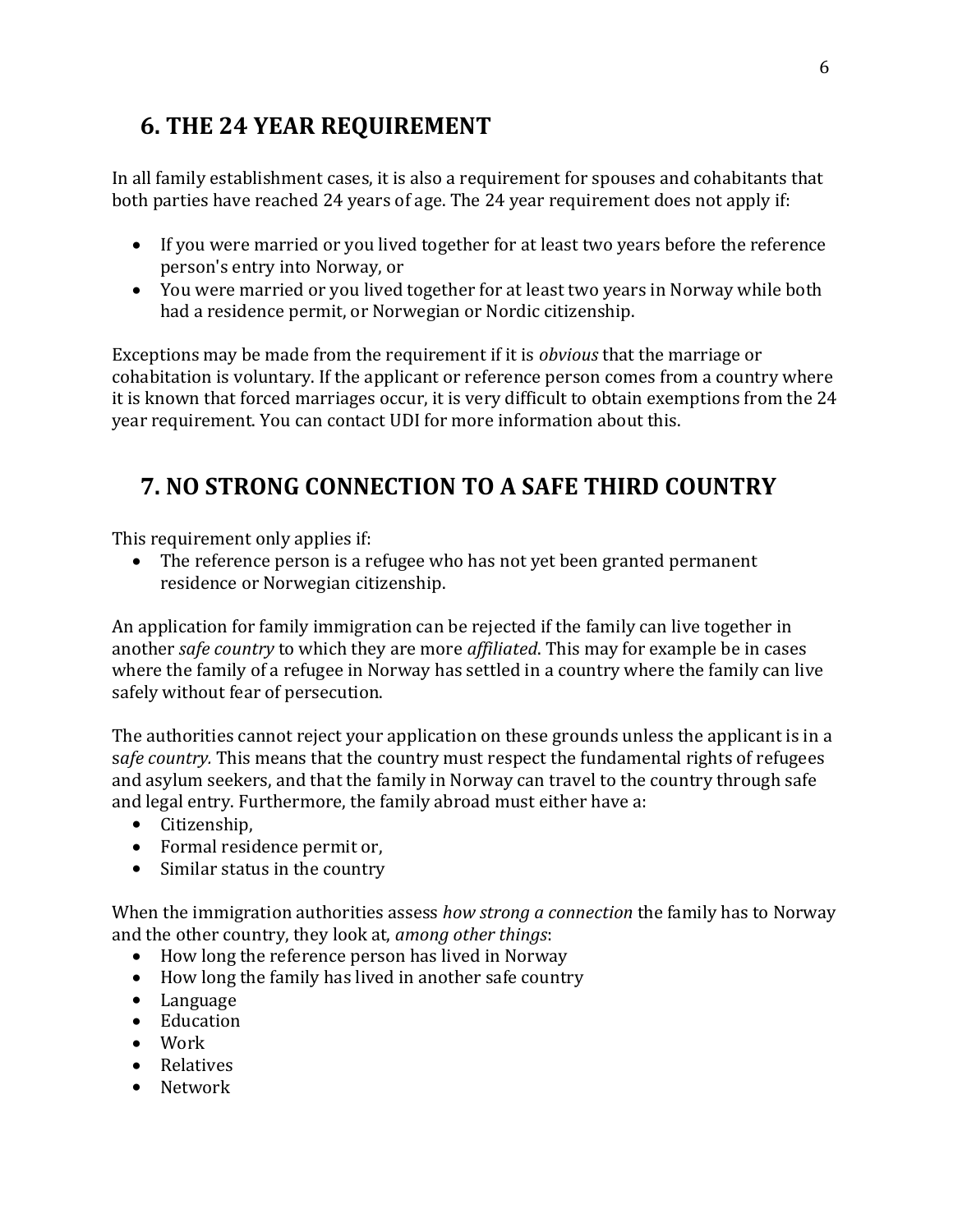In addition, the authorities will assess whether it is possible that the reference person and any children living in Norway can get a residence permit in the country in which the applicant is resident.

# **8. THE INCOME REQUIREMENT**

## *8.1 WHAT IS THE INCOME REQUIREMENT?*

The income requirement is a requirement that the reference person must earn enough to support the applicant. It is required that the reference person:

- 1. Is likely to earn enough the next year (future income, see point 8.2),
- 2. Has earned enough the previous year (previous income, see point 8.3) and
- 3. Has not received social benefits or qualification benefits during the last 12 months prior to the decision (see point 8.4).

We will look into the requirements in the points below. Exemptions may be made to the requirements, see point 8.5.

The income requirement is determined by the government and is changed on a regular basis.

The requirement applies to gross income. Gross income is income before tax is deducted.

# *8.2 FUTURE INCOME*

## *What does the requirement for future income mean?*

The requirement for future income means that that the reference person must show that he or she *is likely to earn* at least 260 744 kr1 before tax for the period in which family immigration is sought. This is usually one year ahead from the time of application.

## *What is considered as future income?*

The requirement for future income can be met with:

- Earned income
- Sickness benefits, maternity benefits, parental benefits, disability pension or retirement pension under the National Insurance Act
- Retirement or other regular periodic benefits. Interest income and private pensions are examples of other periodic benefits. It is a requirement that the benefits are lasting benefits.
- Benefits you receive while in the introduction program

<sup>&</sup>lt;sup>1</sup> This applies as of may 2018. For updated information, visit www.udi.no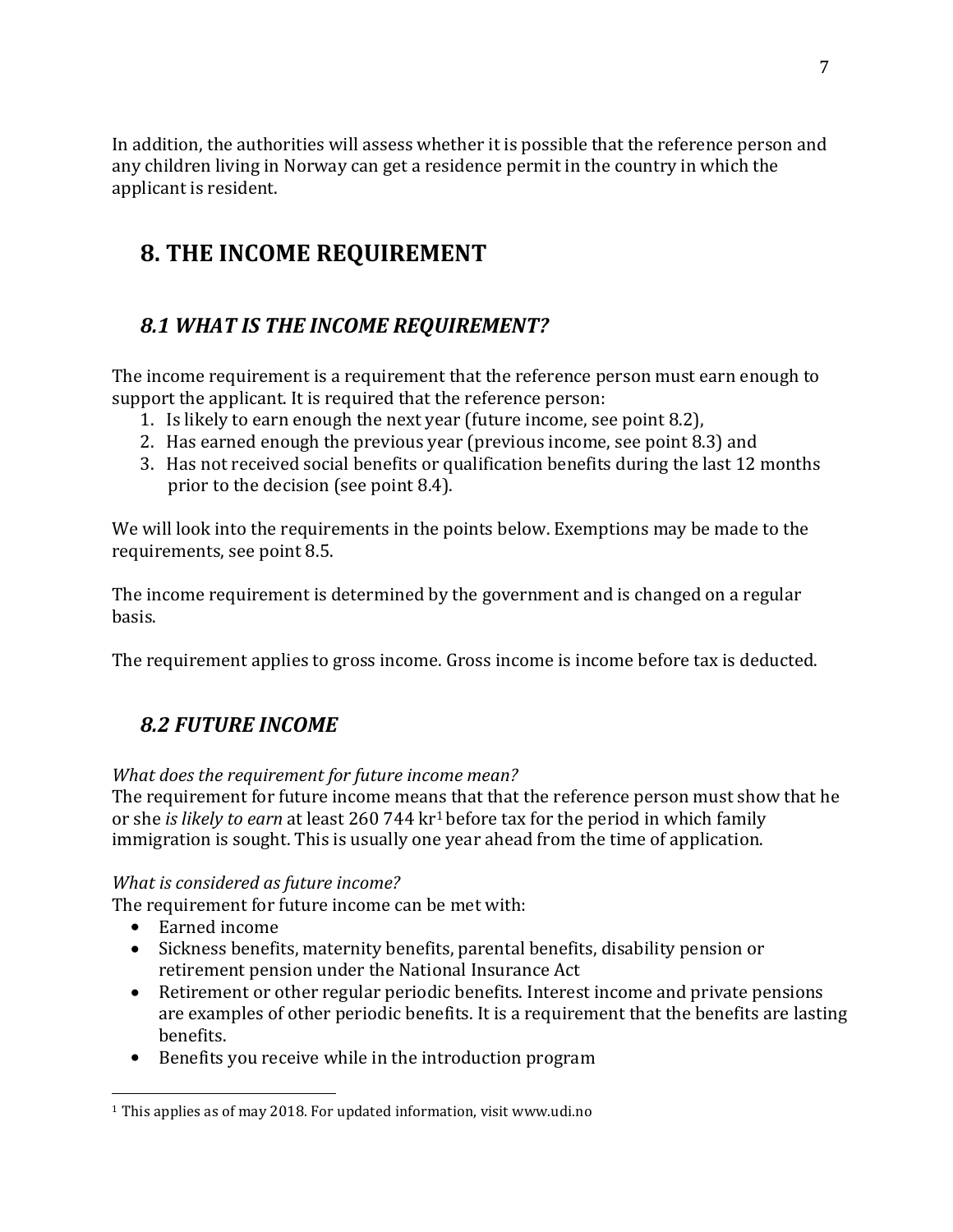- Educational loans or educational grants
- Age or disability pension equivalent to minimum pension level

The requirement for future income can also be fulfilled by a combination of the sources mentioned above.

If the reference person receives a retirement or disability pension equivalent to full rate full time pension, the income requirement is fulfilled.

#### *What is not considered as future income?*

- Benefits according to the Social Services Act
- Unemployment benefits
- Labor clearance fee, attendance, time-limited disability pension etc.
- Savings

#### *How to prove that you meet the requirement for future income?*

The requirement for future income must be documented. The reference person must submit his employment contract and salary slips from the last three months. The employment contract must as a general rule apply for the period for which family immigration is sought. This is usually one year ahead from the time of application. If you meet the requirement with other sources of income, you must provide documentation.

#### *Is the applicant's income relevant?*

In some cases, the applicant's own income may be considered when assessing whether or not the requirement is met. The applicant's income will be considered if:

- The applicant is working legally in Norway.
- The reference person is studying at university or college and has earned 60 credits, or if he/she is studying fulltime to become a skilled worker. In cases like this, it is also possible that the immigration authorities will consider a job offer for the applicant in Norway. It is a requirement that both the applicant and the reference person are at least 23 years old.

## *8.3 PREVIOUS INCOME*

#### *What does the requirement for previous income mean?*

The previous income requirement is fulfilled if the reference person *has earned* at least 256 256kr2 the previous year before applying.

*What is considered as income?*

8

<sup>2</sup>This applies as of May 2017. For updated information, visit www.udi.no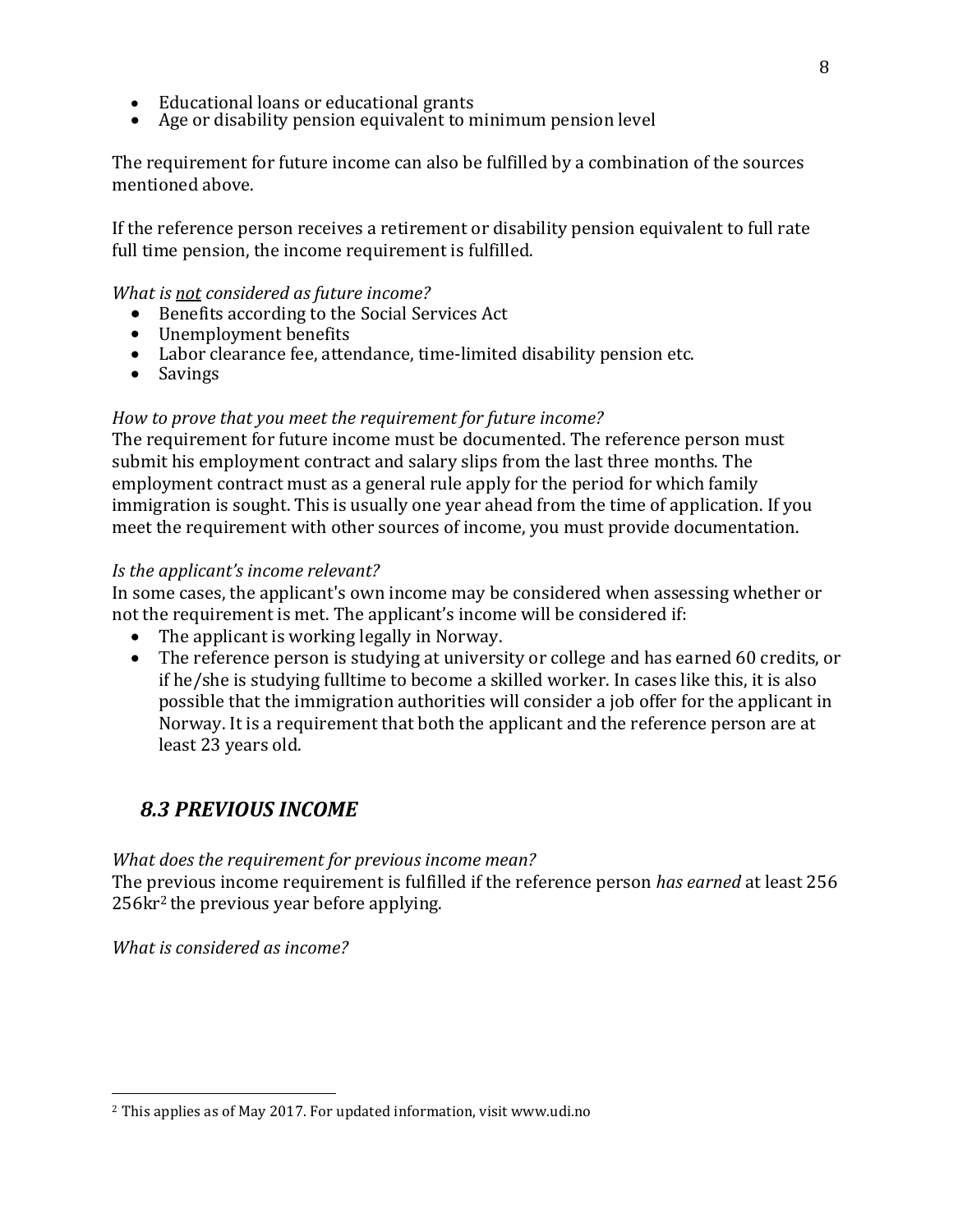All taxable income counts as previous income, ie. all items on the "income side" of the tax certificate. The tax certificate is a letter from the tax administration, which tells you how much you earned the previous year.

#### *How to prove that you meet the requirement for previous income?*

The reference person's previous income is documented by submitting the tax certificate with the application.

## *Exemption from the requirement for previous income*

In order to get an exemption from this requirement, the reference person must have been in one of the following situations the year prior to the decision:

- A Norwegian or Nordic citizen, or a foreign national with a permanent residence permit, who has attended university or college, and earned at least 60 credits or equivalent, or has taken a vocational education equivalent to one year of study,
- Completed military service or mandatory civil service,
- Has had a net fortune of more than one million NOK over the last two years and is over 23 years old. The fortune must be registered in the tax registry,
- Received retirement or disability pension equivalent to the minimum pension,
- Had a residence permit as a skilled worker or specialist.

Note that these exemptions only applies in regard to the requirement for *previous income*, and apply *in addition* to the exemptions listed in point 8.5. The exemptions in point 8.5 apply to both the requirement for future income, the requirement for previous income, and the requirement that the reference person has not received social benefits or qualification benefits.

## *8.4 SOCIAL AND QUALIFICATION BENEFITS*

It is also a requirement that the reference person *has not* received social benefits or qualification benefits during the last 12 months prior to the decision.

If the reference person has received such a benefit, the application will be rejected. In other words, if the reference person has received such a benefit, you have to wait at least one year after the reference person have ceased to receive such benefits before he/she meets the requirement. It is therefore important to submit a confirmation from NAV that no such benefits have been received within the last 12 months.

However, this requirement does not apply if the reference person received social and qualification benefits while attending the introductory program.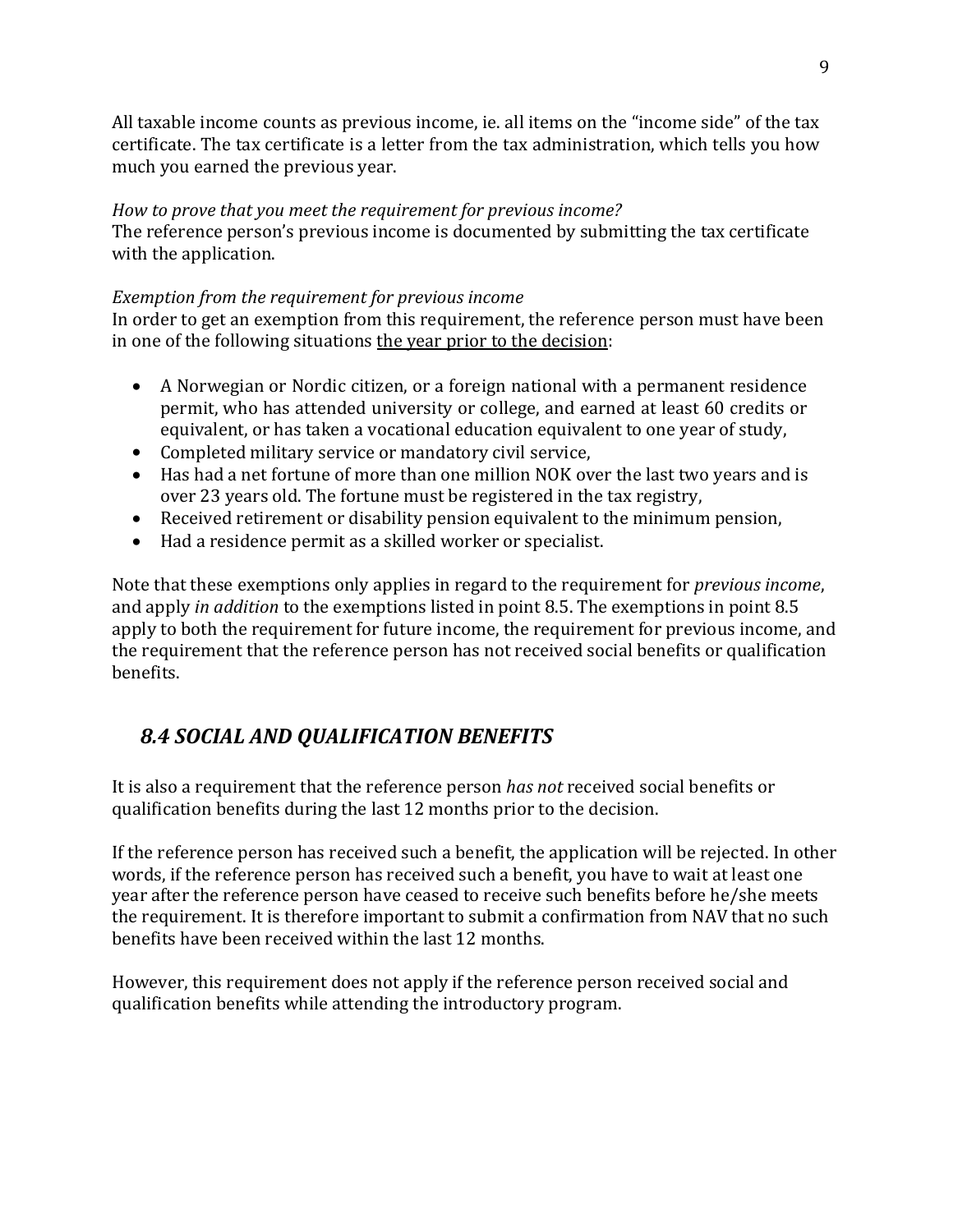## *8.5 EXEMPTION FROM THE INCOME REQUIREMENT*

For many reference persons it can be difficult to earn enough to fulfill the income requirement. In some cases, exemptions from the income requirement can be made. An exemption can be made both to the requirement for previous and future income, and to the requirement that reference person has not received social or qualification benefits.

## *The reference person or applicant is a child*

Exceptions may be made if the reference person is a child under the age of 18, or if the applicant is a child under the age of 15 without caregivers in their home country.

## *The reference person is a refugee*

If the reference person is a refugee, an exception may be made from the income requirement in some cases. In order for an exception to be made, the applicant must be a *spouse*, *cohabitant* or *child* to the reference person. If you are spouses, you must have been married before the reference person moved to Norway. This also applies to cohabitants.

In addition, it is required that both:

- The application is submitted online at www.udi.no and the application fee (10500 kr3) is paid **within six months** after the reference person received a residence permit in Norway, and
- the applicant meets in person and provides the required documentation at the Norwegian embassy **no later than one year** after the reference person received a residence permit in Norway.

## **It is very important that the application is submitted within these deadlines!**

If the deadline is not met, it is important that the applicant explains why he or she missed it. If possible, try to document the obstacles that caused the application to be submitted late.

## *Cases where it is obvious that the reference person is able to provide*

Exceptions may also be made if the reference person *is obviously able to support* the applicant. This exemption is only meant to apply in very special cases. When the applicant is the reference person's spouse or cohabitant, exceptions can only be made in such cases if

<sup>&</sup>lt;sup>3</sup> This applies as of 1<sup>st</sup> Junuary 2018. For updated information, visit www.udi.no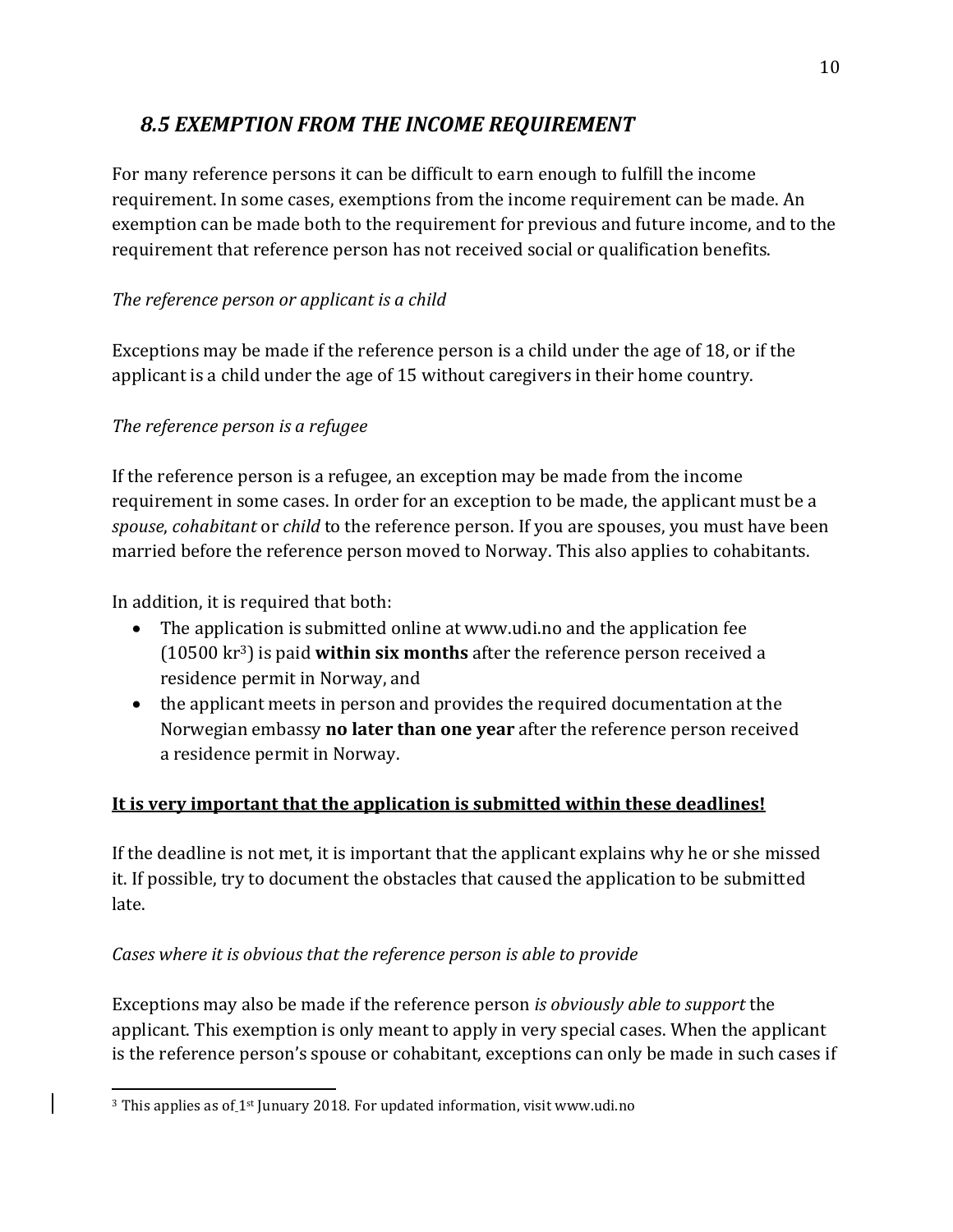it is *obvious* that the marriage or cohabitation is voluntary. If the applicant or reference person comes from a country where it is known that forced marriages occur, it is very difficult to obtain exemptions from the income requirement on these grounds.

## *Special cases*

If none of the above mentioned exceptions apply to your case, it is still possible to be exempted if there are very strong reasons for doing so. This will be assessed by UDI and UNE in all cases. The threshold is *very high*, and this exemption is only meant to apply in very special cases. This means that your case must distinguish itself from other cases. For example, it may be relevant if the applicant has serious health problems and/or does not have any caregivers in his or her home country.

# **9. THE RESIDENTIAL REQUIREMENT**

If the applicant is a spouse, partner, cohabitant or child of the reference person, it is a requirement that the applicant and reference person will live together in Norway. In such cases it must be documented that the reference person has a residential.

# **10. IDENTIFICATION**

As a general rule, everyone who comes to Norway must prove their identity by passport. This also applies to those seeking family immigration.

If the applicant does not have a passport, he/she must state why this is not possible to obtain. This may for instance be the case where the applicant comes from a country where there is high occurrence of false documents, or where the government in the home country is not able to issue passports. In addition, this may apply to cases where there are personal reasons why the applicant cannot contact the authorities. This is particularly relevant if the applicant is a refugee because of his/her relationship with the authorities in his or his/her home country.

If the immigration authorities accept that the applicant *cannot obtain a passport*, it is sufficient that the applicant render it *probable that he/she is who they claim to be*. This means that the applicant is able to show that it is at least 50% likely that the applicant is who he/she claims to be.

The applicant can prove his/her identity by submitting documents such as a birth certificate, national ID card, or other documents that link the applicant's ID to him/her. In this assessment, everything is relevant, including, for example, witness statements from others. It is very important that the information given regarding identity is *consistent*; in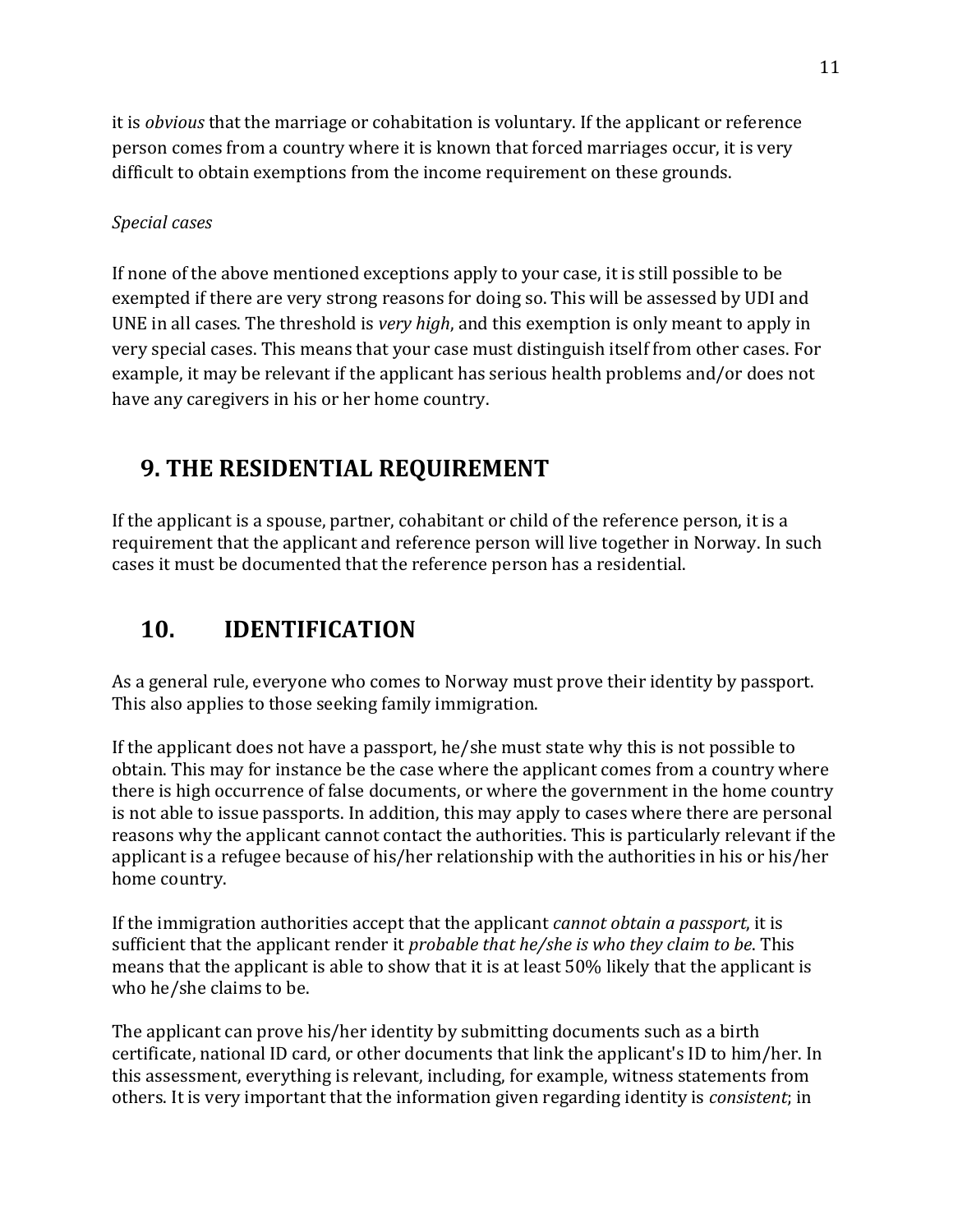other words, that the information given either by the applicant or others does not differ in any way.

# **11. RULES FOR FAMILY MEMBERS OF AN EEA CITIZEN – A BRIEF REVIEW**

An EEA citizen is a citizen of an EEA country (all EU countries are also EEA countries). Other rules apply for family members of EEA citizens.

EEA countries are: Belgium, Bulgaria, Denmark, Estonia, Finland, France, Greece, Ireland, Iceland, Italy, Croatia, Cyprus, Latvia, Liechtenstein, Lithuania, Luxembourg, Malta, Netherlands, Norway, Poland, Portugal, Romania, Slovakia, Slovenia, Spain, United Kingdom and Northern Ireland, Sweden, Czech Republic, Germany, Hungary and Austria.

Norway is included in the EEA Agreement. Nonetheless, Norwegian citizens are not regarded as EEA citizens in this context. The same rules apply to a person seeking family immigration with a Norwegian citizen as citizens of non-EEA countries.

In order for a Norwegian citizen to be considered an EEA citizen, the Norwegian citizen must have exercised his/her rights as an EEA citizen. You are exercising your rights as an EEA citizen by living in a different EEA country than Norway.

## *Who can get a residence permit under the EEA rules?*

If an EEA citizen is entitled to reside in Norway, the family of the EEA citizen also has a right to reside here. This applies even if the family is not from an EEA country. EEA citizens have the right to reside in Norway if they work, can support themselves or attend an approved educational institution.

These family members have a right to family immigration according to the EEA rules: Spouses,

 Cohabitants who have lived together for two years or have children together, Children or grandchildren of the EEA citizen under 21 years, who is provided for by the EEA citizen,

Parent or grandparent of the EEA citizen, who is provided for by the EEA citizen.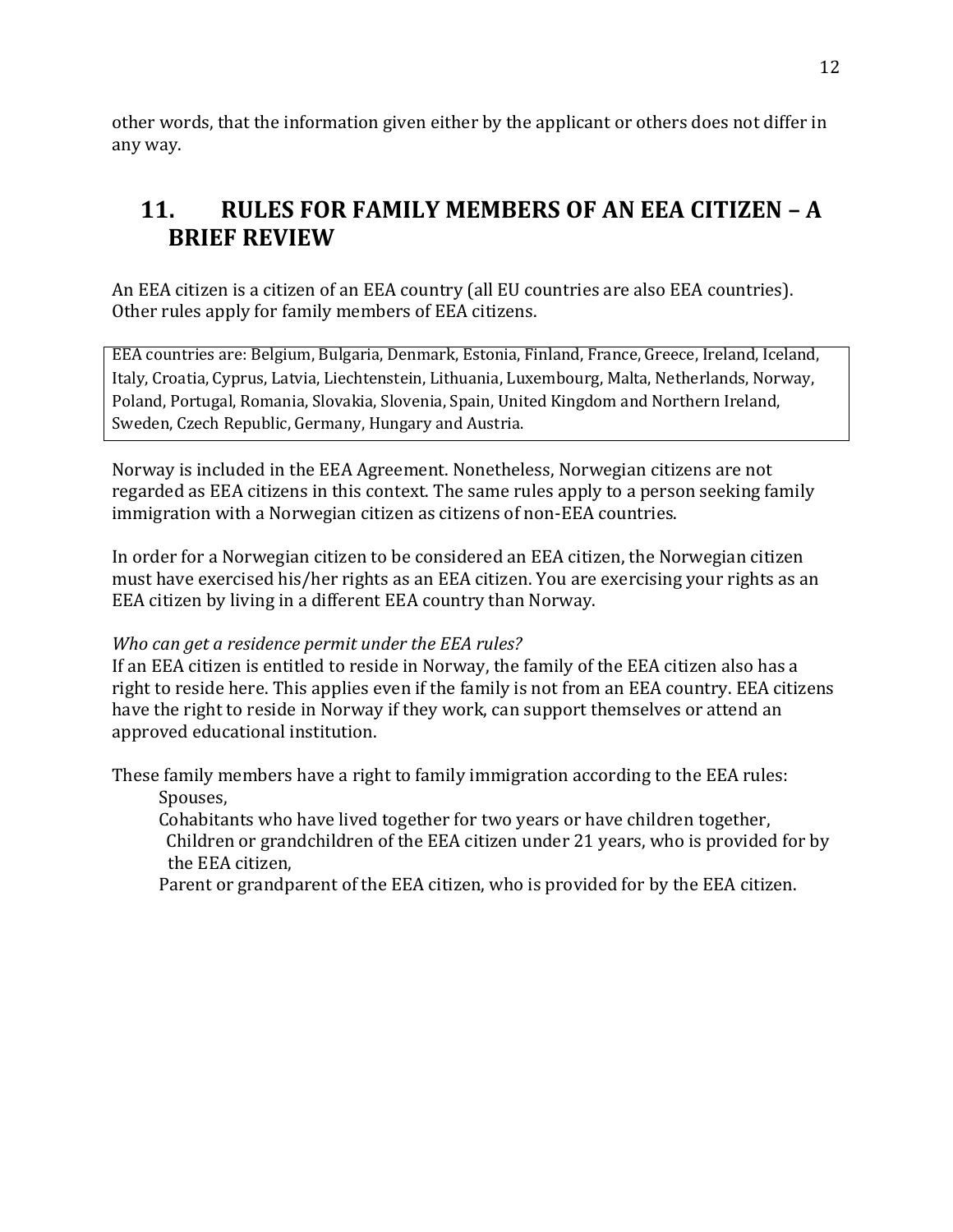## **12. PROCEEDINGS**

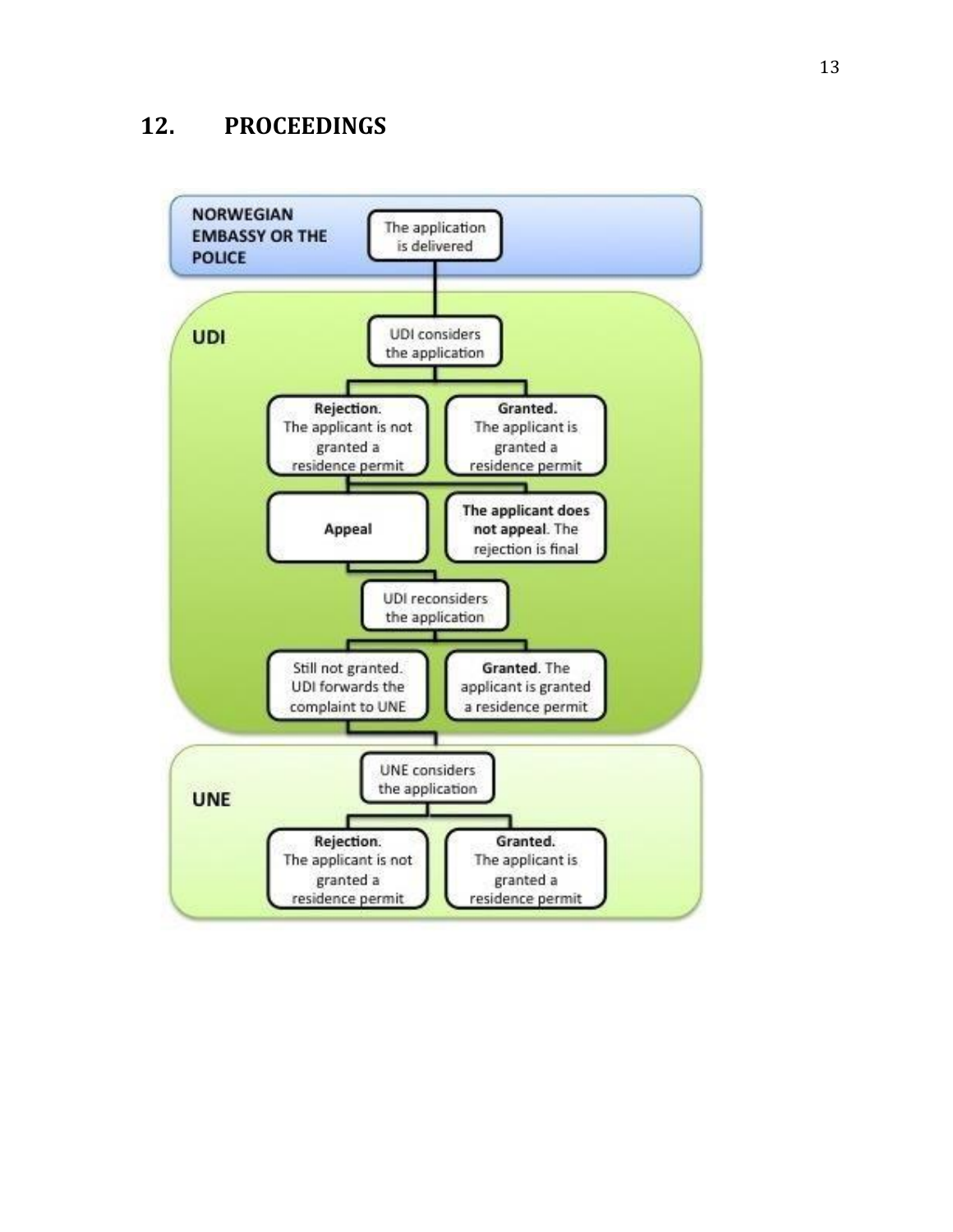The illustration on the previous page shows the proceedings in a family immigration case. It is advisable to familiarize yourself with the requirements for family immigration before applying.

The UDI's checklist shows which documents you must submit with the application. You can find this checklist on www.udi.no.

## *Where to submit your application:*

• Foreign station: As a general rule, the applicant shall submit an application for family immigration at a Norwegian foreign station (an embassy or consulate) in the applicant's country of origin, or a country where the applicant has had a residence permit the last six months.

• Norway: Some applicants can submit their application to the local police office in Norway.

#### *Who processes the case?*

The UDI are responsible for assessing applications for family immigration. When they have made a decision, it will be sent to the applicant or the person who has been authorized in the case. If the application is granted, the applicant may come to live in Norway. If the application is rejected, the applicant will not be allowed to come to Norway.

If the application is rejected, you have the right to *appeal the decision.* This means that you have a right to have your case considered again by the UNE, who has the right to overturn UDI's decision. This must be done within the deadline stated in the decision, **usually three weeks** after you received the decision.

How to write an appeal, and what you should submit with it, will be reviewed under point 13. If you do not appeal, or you're not within the deadline, UDI's decision will be final. You cannot appeal the decision later. If you are unable to appeal within the deadline, you can ask UDI for a longer deadline.

When the UDI receives an appeal, they will review your case again. They will either change their decision or forward the case to the UNE.

When UNE receives the appeal from the UDI, they will consider the matter and either grant or reject the application. The decision of the UNE is final. Once the UNE has made a decision, the decision will be sent to the applicant.

#### *Final rejection*

If you receive a final rejection, but still want a residence permit, you have four possibilities:

- 1. Apply again
- 2. Send a request for reversal: A request for reversal means asking UNE to review the case again, either because you feel that some circumstances have not been evaluated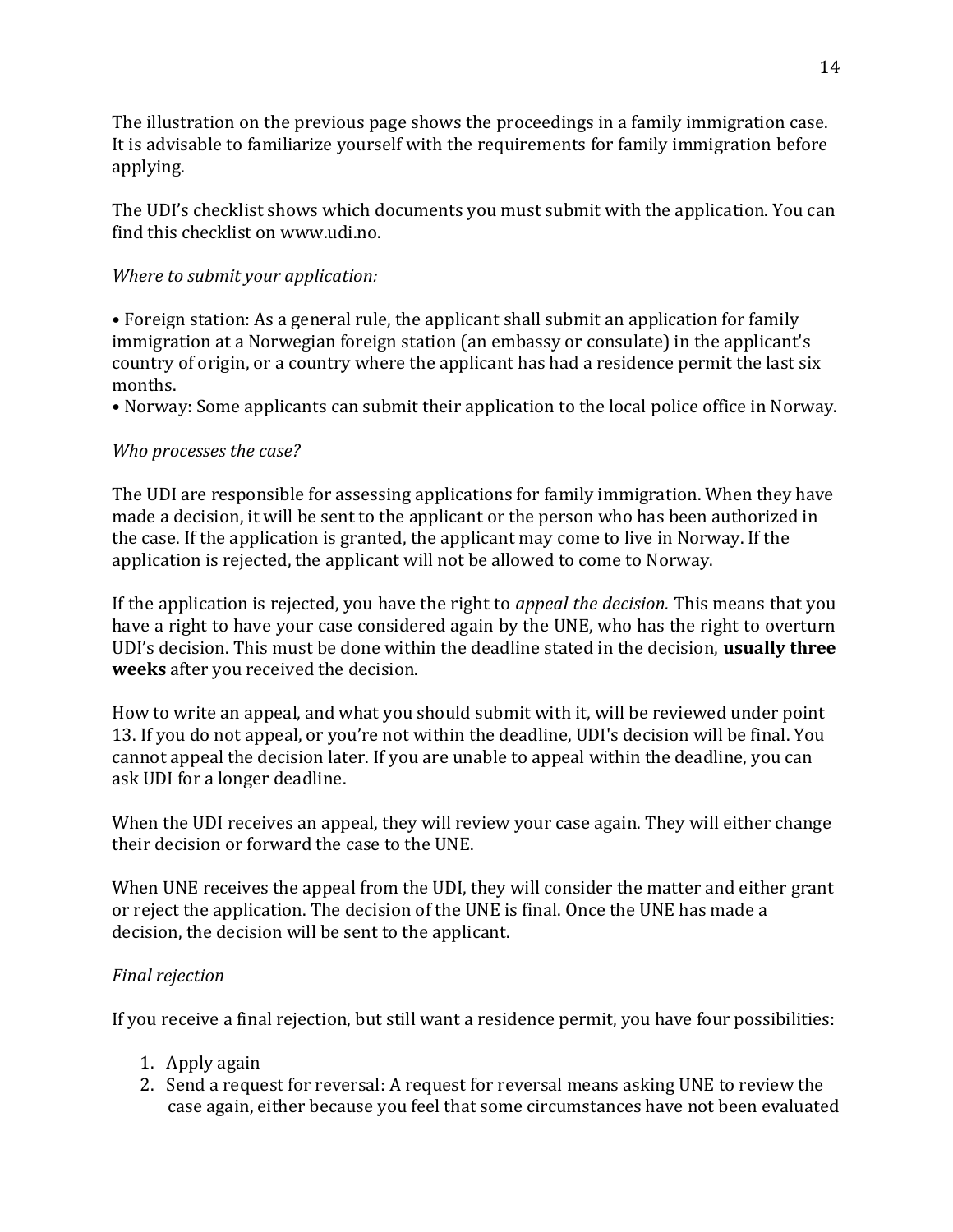or have not been considered sufficiently, or because new circumstances have occurred that were not considered in the initial assessment. The request for reversal should be sent *within one month* after the decision from the UNE was received.

- 3. Go to trial: You can bring the case to court. In this case you should contact a lawyer. Note that a lawsuit can be very expensive. Jussbuss can unfortunately not take matters to court.
- 4. Civil Ombudsman: Cannot change the decision, but can assess whether there is a case processing error. Call tel: 800 80 039

#### *Processing time*

The processing time is long; it can take many months before you receive an answer. At www.udi.no you can find the expected processing time for your type of case. It is very important to submit all necessary documentation with the application. Otherwise it may take longer time to process your case.

Many people contact Jussbuss because the processing time is very long and they find it hard to wait for an answer. Unfortunately, Jussbuss are unable to make the processing time shorter.

# **13. HOW TO WRITE AN APPEAL**

If you receive a rejection, you have the right to appeal.

You must appeal within a deadline. The deadline will be stated in the decision, but as a general rule the deadline is three weeks from the date you received the decision. If you do not complain within the deadline, you will lose the right to appeal.

You can send a time limit suspensory appeal explaining that a more complete appeal will be submitted, and request a new deadline. If you want an example of how a time limit suspensory appeal may look like, check out the form on Jussbuss' website.

Below is a suggestion of how an appeal may look like. You should try to document your statements, for example by contract of employment, tax certificate or marriage certificate. It is the applicant who is entitled to appeal the decision.

If someone other than the applicant wants to appeal, he/she must have a power of attorney from the applicant. The complaint and the power of attorney must be delivered to Norwegian immigration authorities. If the applicant is in Norway, he/she must request "deferred implementation", in order for the applicant to stay in Norway while the appeal is being processed.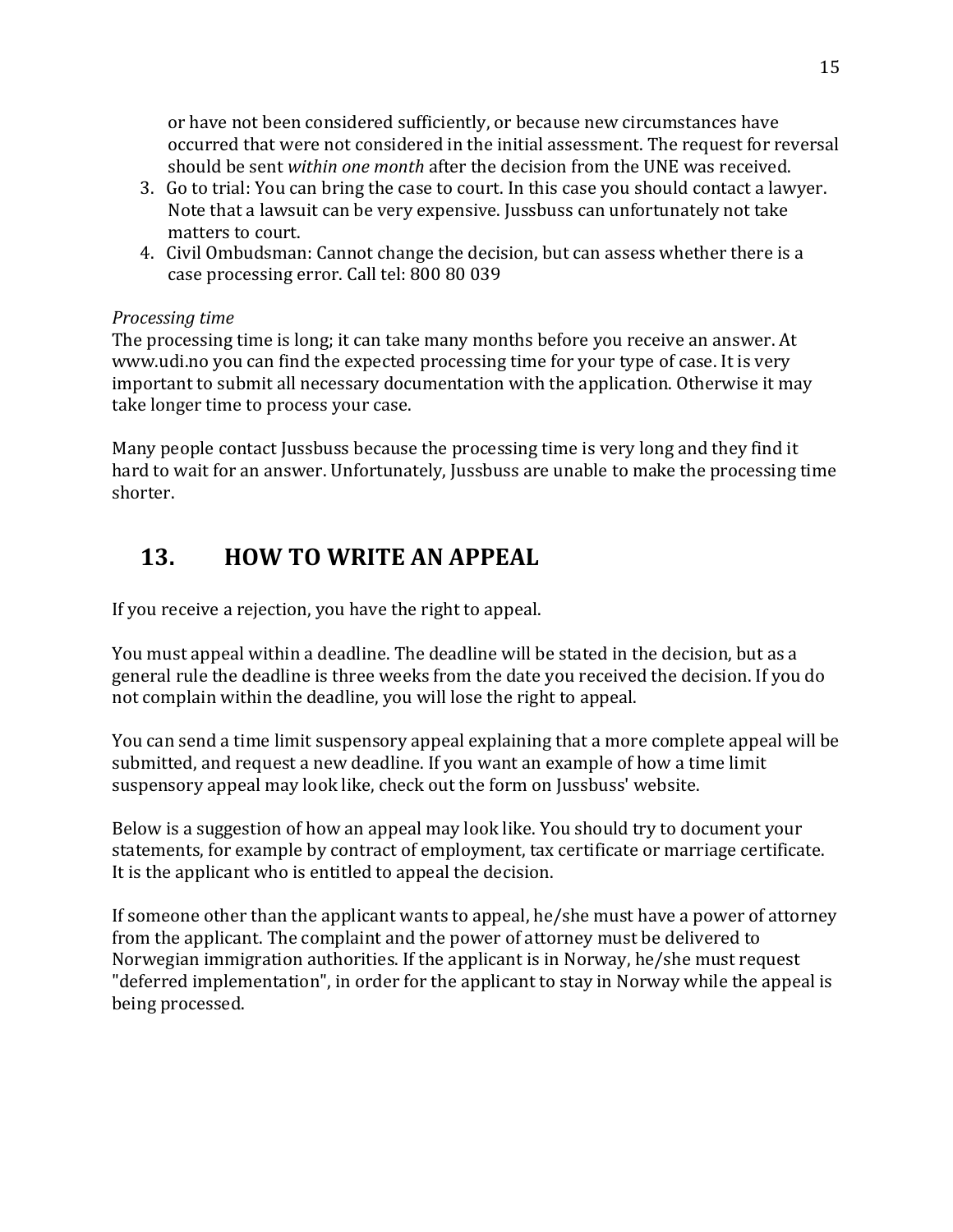You must fill out the information highlighted with italics yourself. If you submit attachments to the appeal, these should be numbered and marked with your name and reference number.

*Your local police office/foreign station/UDI Address Post number Place, date*

Reference number (DUF-number): *xxxx xx xxxx-xx*

APPEAL - APPLICATION FOR FAMILY IMMIGRATION - CITIZEN OF *YOUR HOME COUNTRY - FIRST NAME LAST NAME - DATE OF BIRTH*

I refer to the rejection to my application for family immigration from UDI *date.* The deadline to appeal was set to *date.* By this letter, I consider the appeal to be submitted within the deadline.

*If the applicant is staying in Norway:* By this letter I also request deferred implementation of the decision.

I would like to give some comments relevant to my case. I ask you to consider that: *Here you fill in why you think you fulfill the requirements for family immigration, or why you think there should be made an exception in your case.*

Regards,

...

*Signature First name last name*

*Attachment 1: Title Attachment 2: Title*